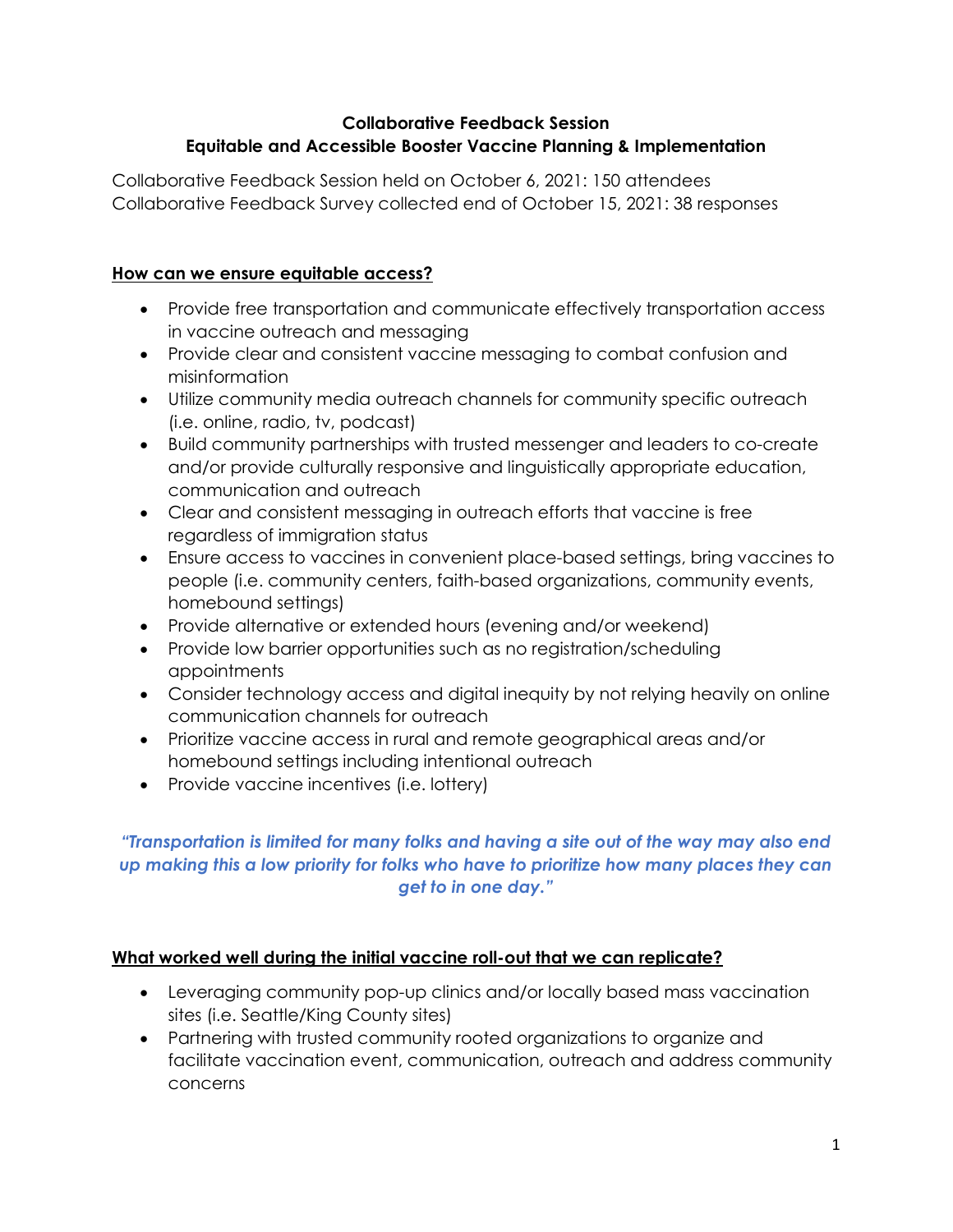- Partnering with trusted community partners and leaders in planning, organizing and coordinating vaccination events
- Providing transparent information on vaccine availability, number of vaccines appointments and list of providers on vaccine locator
- Convening webinars regularly to share vaccine information, updates and answering questions/concerns

#### "Having vaccine clinics organized by organizations that people trust - especially organizations led by those serving people who might not have as much access to the vaccine."

"Working with our community partners and taking the vaccines to our packing houses and orchards."

#### What hasn't worked well that we should avoid?

- Prioritizing access to English COVID-19 information first and providing in-language COVID-19 information afterward
- Lack of language, digital and ADA accessibility in scheduling vaccine appointments (including availability of appointments) and navigating vaccine locator
- Vaccination sites unfamiliar and/or inaccessible to communities
- Inconsistent messaging and communication related to vaccine eligibility
- Delay in combating mis/disinformation

## "Late info shared in languages other than English"

#### "Not thinking about transportation as a key point in accessing the vaccine. It took several months for this to catch on and I think we're forgetting about it again"

"We would see that there was [availability'] at a provider or pharmacy that was located near them, go through the process of assisting them with scheduling and then once you passed the screening questions, there were no appointments or they were out of vaccine"

## What are the most effective strategies for reaching communities who experience the greatest access barriers? For example: undocumented individuals, LEP communities, individuals with disabilities?

 Leveraging community pop-up clinics at locations communities play, work, stay and resonate with including homebound settings